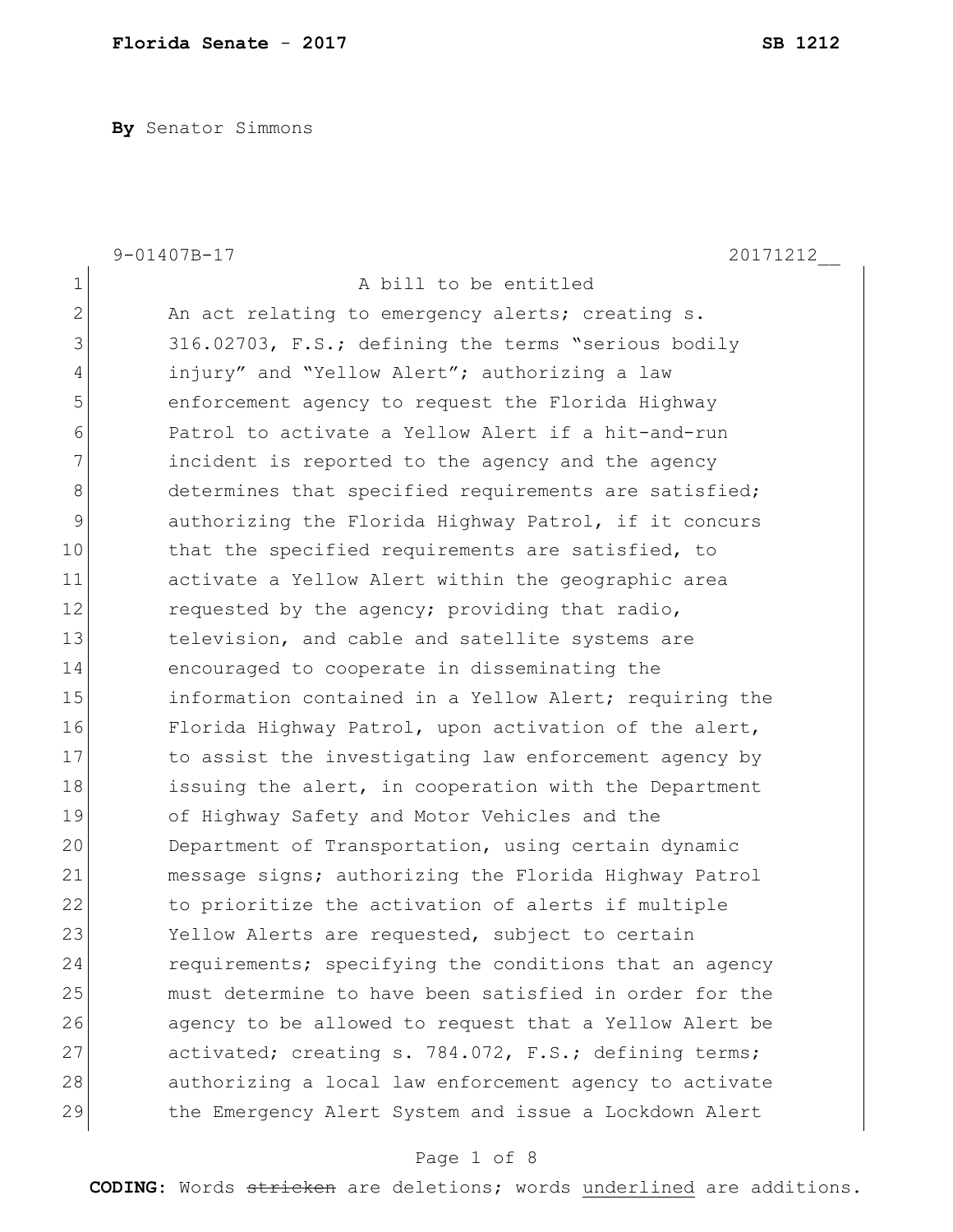|    | $9 - 01407B - 17$<br>20171212                          |
|----|--------------------------------------------------------|
| 30 | to public and private schools and child care           |
| 31 | facilities under certain circumstances; specifying     |
| 32 | certain conditions under which Lockdown Alerts may be  |
| 33 | issued; requiring local law enforcement agencies to    |
| 34 | create and maintain a list of all public schools,      |
| 35 | private schools, and child care facilities within      |
| 36 | their jurisdictions, which must be included in the     |
| 37 | Lockdown Alert system; authorizing public or private   |
| 38 | schools or child care facilities to contact their      |
| 39 | local law enforcement agencies to verify that they are |
| 40 | included on the list or to register for inclusion on   |
| 41 | the list; requiring a local law enforcement agency to  |
| 42 | take a private school or child care facility off the   |
| 43 | list if the school or facility requests that it be     |
| 44 | taken off the list; requiring the Department of Law    |
| 45 | Enforcement, in cooperation with the Department of     |
| 46 | Highway Safety and Motor Vehicles and the Department   |
| 47 | of Transportation, to activate the Emergency Alert     |
| 48 | System and issue an Imminent Threat Alert to the       |
| 49 | public at the request of a local law enforcement       |
| 50 | agency under certain circumstances; specifying         |
| 51 | information that must be provided in Imminent Threat   |
| 52 | Alerts, if available; requiring Imminent Threat Alerts |
| 53 | to be disseminated to the public through the Emergency |
| 54 | Alert System and through the use of certain dynamic    |
| 55 | message signs; providing that the agency responsible   |
| 56 | for posting the Imminent Threat Alert on the dynamic   |
| 57 | message sign does not violate this section if certain  |
| 58 | traffic emergency information is displayed on the sign |

# Page 2 of 8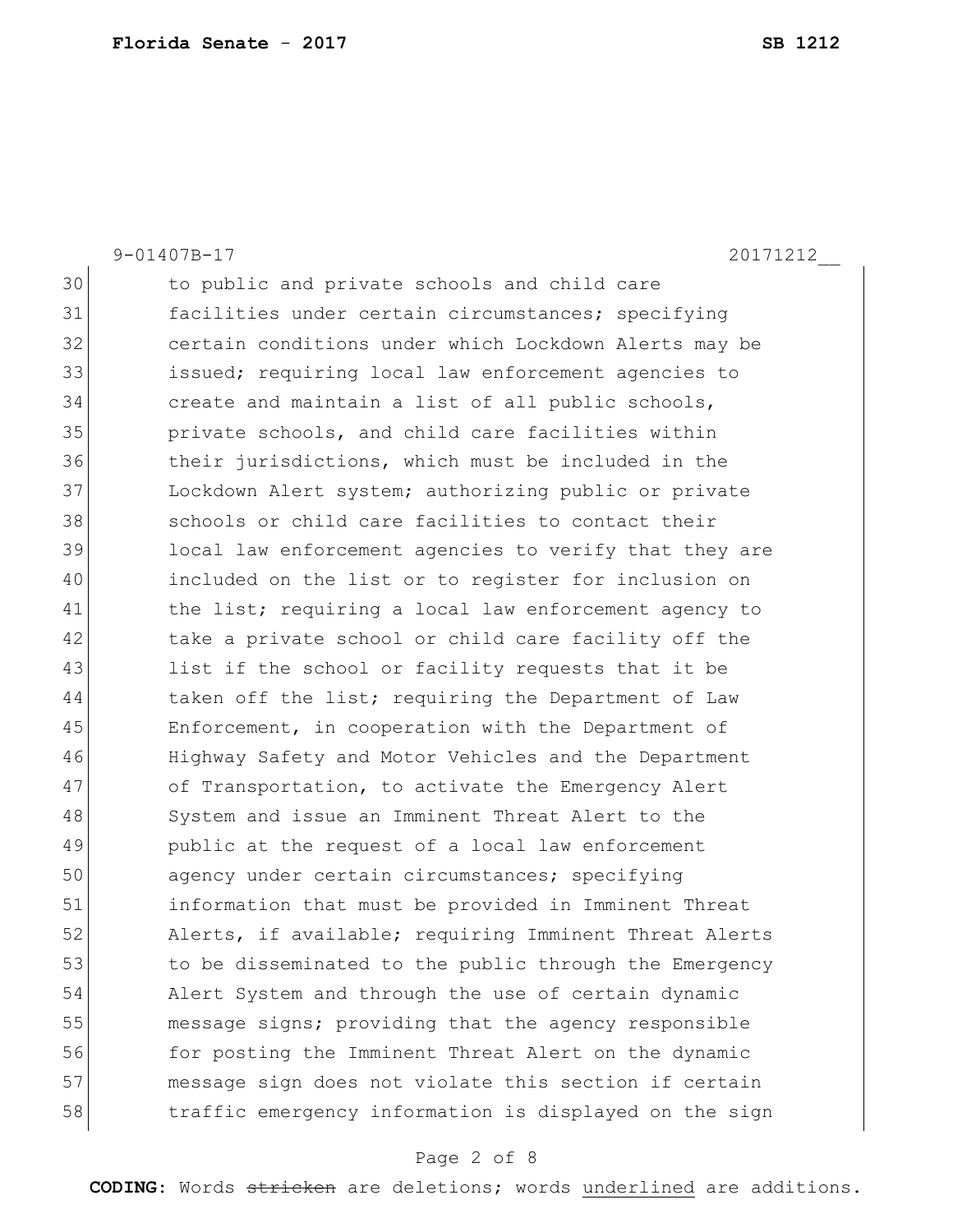|    | $9 - 01407B - 17$<br>20171212                                   |
|----|-----------------------------------------------------------------|
| 59 | in lieu of the alert; providing an effective date.              |
| 60 |                                                                 |
| 61 | Be It Enacted by the Legislature of the State of Florida:       |
| 62 |                                                                 |
| 63 | Section 1. Section 316.02703, Florida Statutes, is created      |
| 64 | to read:                                                        |
| 65 | 316.02703 Hit-and-run incidents; Yellow Alert.-                 |
| 66 | (1) As used in this section, the term:                          |
| 67 | (a) "Serious bodily injury" means an injury that involves,      |
| 68 | either at the time of the actual injury or at a later time, a   |
| 69 | substantial risk of serious and permanent disfigurement, a      |
| 70 | substantial risk of protracted loss or impairment of the        |
| 71 | function of any part of the body, or a break, fracture, or burn |
| 72 | of the second or third degree.                                  |
| 73 | (b) "Yellow Alert" means a notification system activated        |
| 74 | pursuant to subsection (2) which is designed to issue and       |
| 75 | coordinate alerts with respect to a hit-and-run incident        |
| 76 | resulting in the death or injury of a person.                   |
| 77 | (2) (a) If a hit-and-run incident is reported to a law          |
| 78 | enforcement agency and that agency determines that the          |
| 79 | requirements of subsection (3) are satisfied, the agency may    |
| 80 | request the Florida Highway Patrol to activate a Yellow Alert.  |
| 81 | If the Florida Highway Patrol concurs that the requirements of  |
| 82 | subsection (3) are satisfied, it may activate a Yellow Alert    |
| 83 | within the geographic area requested by the investigating law   |
| 84 | enforcement agency.                                             |
| 85 | (b) Radio, television, and cable and satellite systems are      |
| 86 | encouraged, but are not required, to cooperate in disseminating |
| 87 | the information contained in a Yellow Alert.                    |

# Page 3 of 8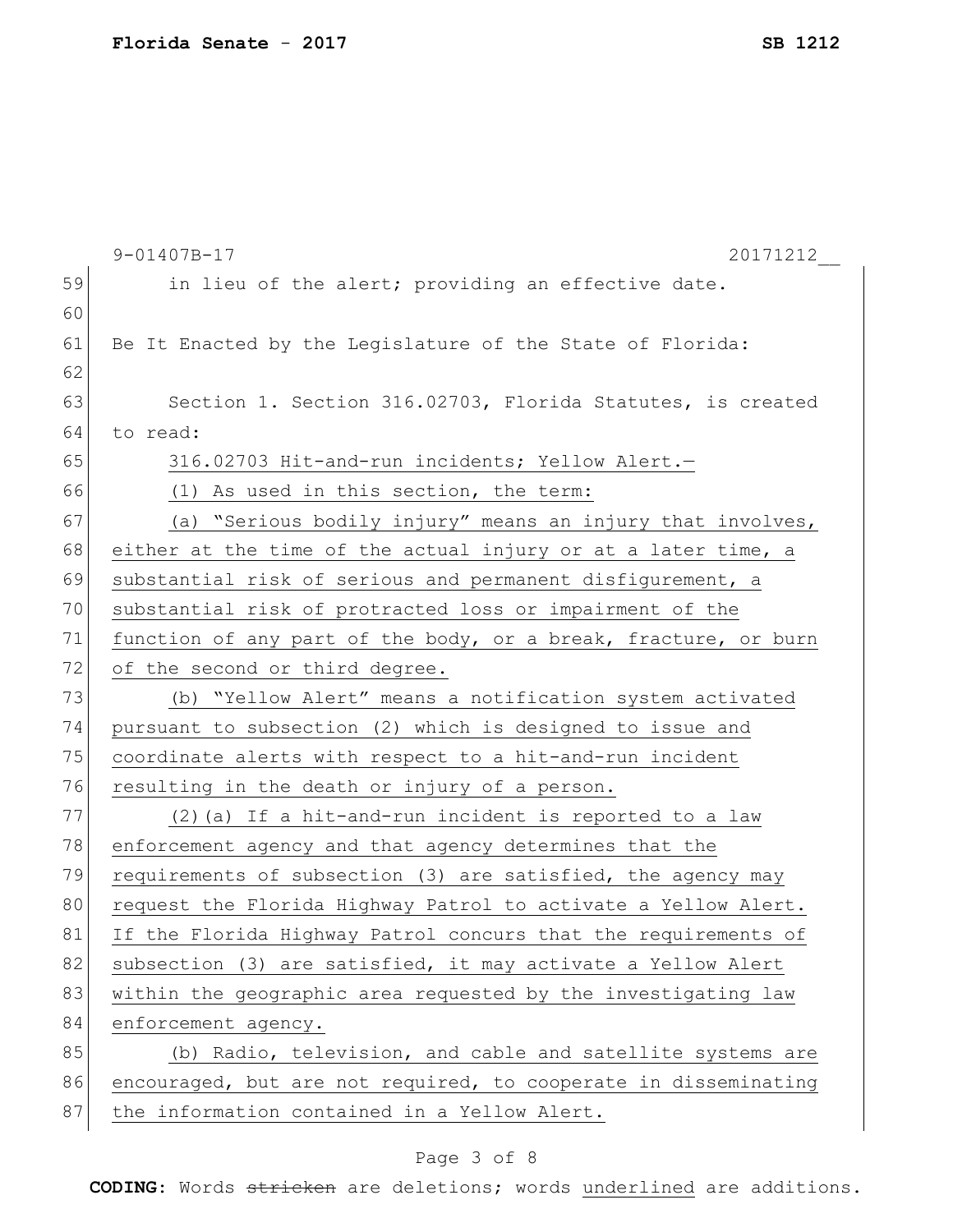|     | $9 - 01407B - 17$<br>20171212                                    |
|-----|------------------------------------------------------------------|
| 88  | (c) Upon activation of a Yellow Alert, the Florida Highway       |
| 89  | Patrol shall assist the investigating law enforcement agency by  |
| 90  | issuing the Yellow Alert, in cooperation with the Department of  |
| 91  | Highway Safety and Motor Vehicles and the Department of          |
| 92  | Transportation, through the use of the dynamic message signs     |
| 93  | that are located along the state's highways.                     |
| 94  | (d) If there are multiple Yellow Alerts requested, the           |
| 95  | Florida Highway Patrol may prioritize the activation of alerts   |
| 96  | based on factors that include, but not are not limited to, the   |
| 97  | severity of the injury, the time elapsed between a hit-and-run   |
| 98  | incident and the request, or the likelihood that an activation   |
| 99  | would reasonably lead to the apprehension of a suspect.          |
| 100 | (3) A law enforcement agency may request that a Yellow           |
| 101 | Alert be activated if that agency determines that all of the     |
| 102 | following conditions are satisfied with regard to the            |
| 103 | investigation of the hit-and-run incident:                       |
| 104 | (a) A person has been killed or has suffered serious bodily      |
| 105 | injury due to a hit-and-run incident.                            |
| 106 | (b) There is an indication that a suspect has fled the           |
| 107 | scene using the state highway system or is likely to be observed |
| 108 | by the public on the state highway system.                       |
| 109 | (c) The investigating law enforcement agency has additional      |
| 110 | information concerning the suspect or the suspect's vehicle,     |
| 111 | including, but not limited to, any of the following:             |
| 112 | 1. The complete license plate number of the suspect's            |
| 113 | vehicle.                                                         |
| 114 | 2. A partial license plate number and additional unique          |
| 115 | identifying characteristics, such as the make, model, and color  |
| 116 | of the suspect's vehicle, which could reasonably lead to the     |

# Page 4 of 8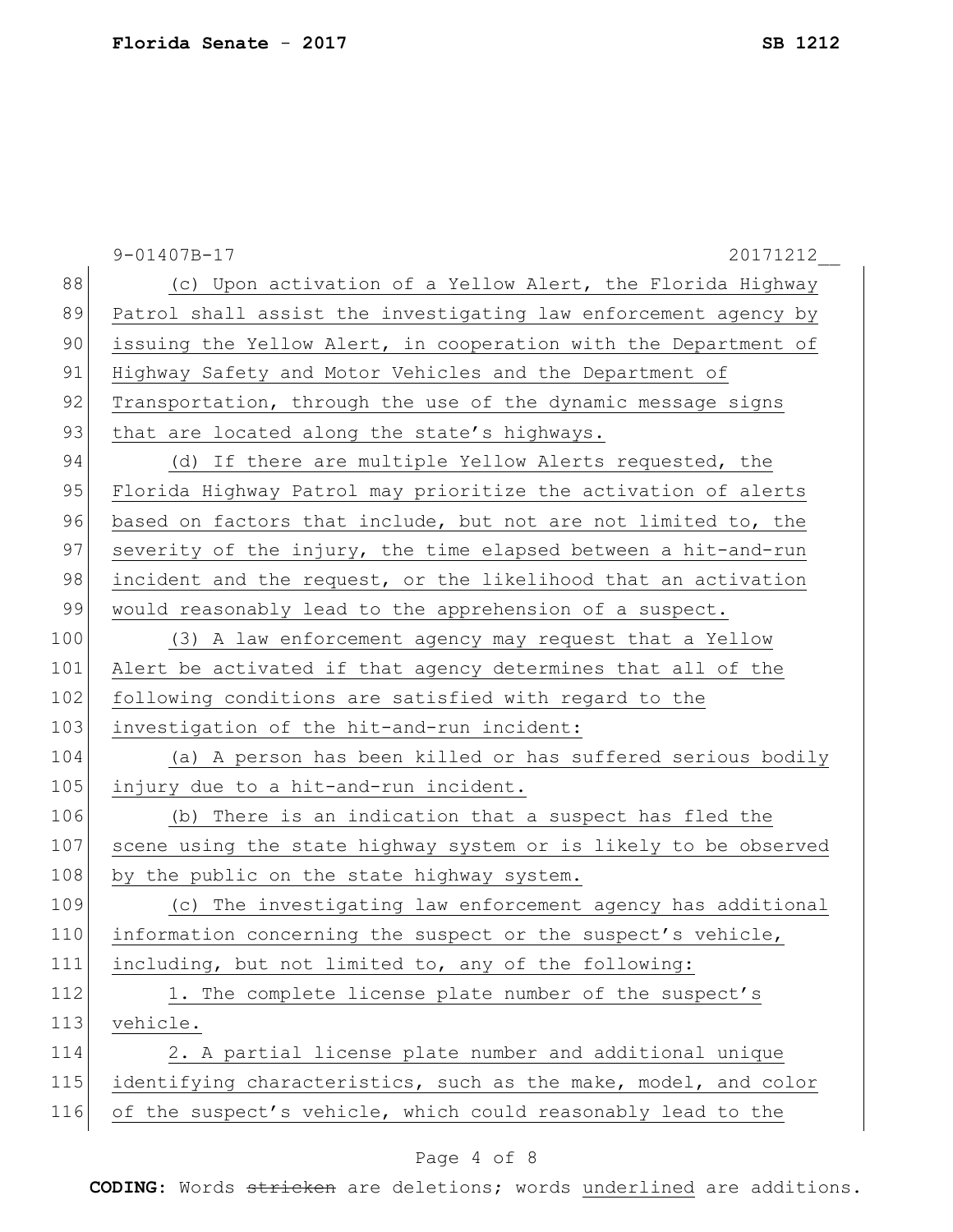|     | $9 - 01407B - 17$<br>20171212                                    |
|-----|------------------------------------------------------------------|
| 117 | apprehension of the suspect.                                     |
| 118 | 3. The identity of the suspect.                                  |
| 119 | (d) Public dissemination of available information could          |
| 120 | either help avert further harm or hasten apprehension of the     |
| 121 | suspect based on factors that include, but are not limited to,   |
| 122 | the severity of the injury, the time elapsed between a hit-and-  |
| 123 | run incident and the request, or the likelihood that an          |
| 124 | activation would reasonably lead to the apprehension of a        |
| 125 | suspect.                                                         |
| 126 | Section 2. Section 784.072, Florida Statutes, is created to      |
| 127 | read:                                                            |
| 128 | 784.072 Notification of imminent threat to schools and           |
| 129 | child care facilities or the public; Lockdown Alert; Imminent    |
| 130 | Threat Alert.-                                                   |
| 131 | (1) As used in this section, the term:                           |
| 132 | (a) "Child care facility" has the same meaning as in s.          |
| 133 | 402.302.                                                         |
| 134 | (b) "Imminent Threat Alert" means a notification issued          |
| 135 | pursuant to subsection (3) which informs the public that an      |
| 136 | imminent threat exists such that the lives and safety of         |
| 137 | citizens are endangered, including, but not limited to,          |
| 138 | instances in which a person suspected of killing or causing      |
| 139 | serious bodily injury to another person or assaulting another    |
| 140 | person with a deadly weapon has fled the scene of the offense.   |
| 141 | (c) "Lockdown Alert" means a notification issued pursuant        |
| 142 | to subsection (2) which informs public schools, private schools, |
| 143 | and child care facilities that an imminent threat exists,        |
| 144 | including, but not limited to, instances in which a person       |
| 145 | suspected of killing or causing serious bodily injury to another |

# Page 5 of 8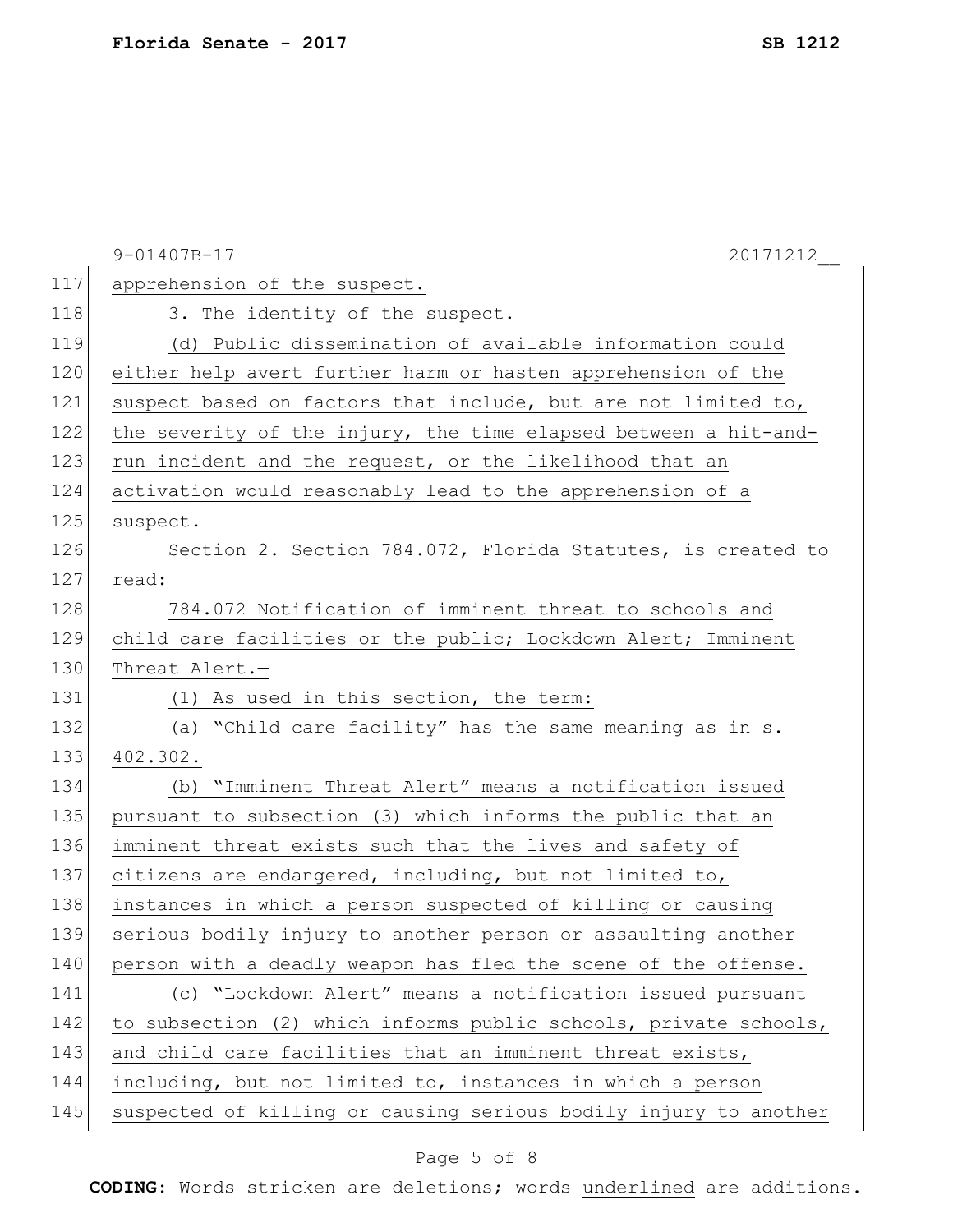|     | $9 - 01407B - 17$<br>20171212                                    |
|-----|------------------------------------------------------------------|
| 146 | person or assaulting another person with a deadly weapon has     |
| 147 | fled the scene of the offense. The alert advises the schools and |
| 148 | facilities to lock their doors and encourages persons in those   |
| 149 | schools and facilities to remain in lockdown and be vigilant in  |
| 150 | watching for and reporting any suspicious activity.              |
| 151 | (d) "Private school" has the same meaning as in s. 1002.01.      |
| 152 | (2) (a) A local law enforcement agency that has jurisdiction     |
| 153 | over the scene of an incident giving rise to an imminent threat  |
| 154 | to members of the public may activate the Emergency Alert System |
| 155 | and issue a Lockdown Alert to all public and private schools and |
| 156 | child care facilities that it determines are at risk, given      |
| 157 | their proximity to the incident, including an incident in which  |
| 158 | the following conditions are satisfied:                          |
| 159 | 1. A person has been killed or has suffered serious bodily       |
| 160 | injury or a person has been assaulted with a deadly weapon by    |
| 161 | another person.                                                  |
| 162 | 2. The person suspected of committing the offense has fled       |
| 163 | the scene.                                                       |
| 164 | 3. The law enforcement agency investigating the offense has      |
| 165 | determined that the suspect poses an imminent threat to the      |
| 166 | public safety.                                                   |
| 167 | (b) For purposes of complying with this subsection, each         |
| 168 | local law enforcement agency shall create and maintain a list of |
| 169 | all public schools, private schools, and child care facilities   |
| 170 | within its jurisdiction.                                         |
| 171 | (c) A public or private school or child care facility may        |
| 172 | contact local law enforcement agencies to verify that it is      |
| 173 | included on the list of those that will receive a Lockdown Alert |
| 174 | or to register to be included on the list. A local law           |

# Page 6 of 8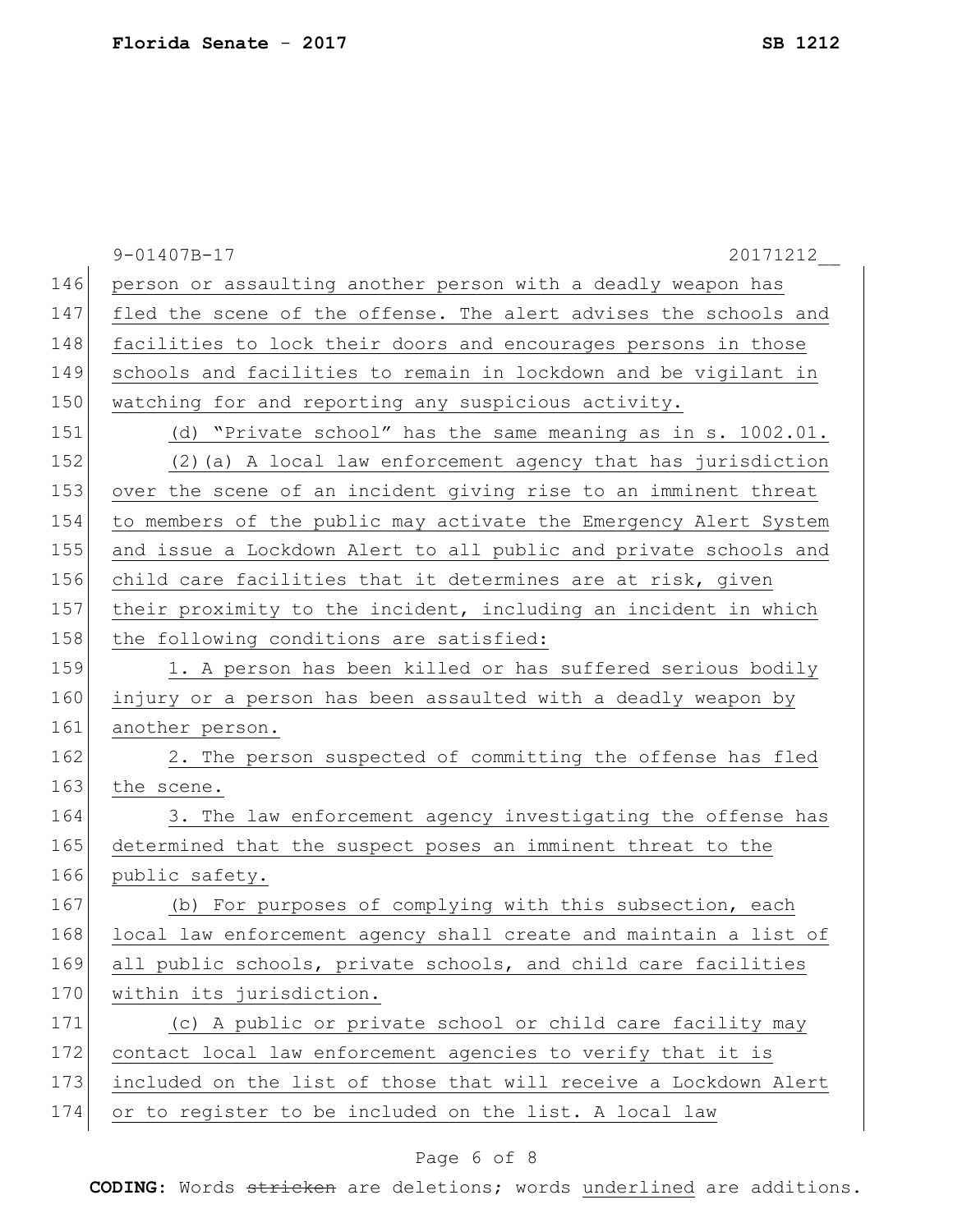|     | $9 - 01407B - 17$<br>20171212                                    |
|-----|------------------------------------------------------------------|
| 175 | enforcement agency must take a private school or child care      |
| 176 | facility off the list if the school or facility requests that it |
| 177 | be taken off the list.                                           |
| 178 | (3) At the request of a local law enforcement agency, the        |
| 179 | Department of Law Enforcement, in cooperation with the           |
| 180 | Department of Highway Safety and Motor Vehicles and the          |
| 181 | Department of Transportation, shall activate the Emergency Alert |
| 182 | System and issue an Imminent Threat Alert to the public when the |
| 183 | local law enforcement agency confirms that an imminent threat to |
| 184 | the public exists, including, but not limited to, circumstances  |
| 185 | in which the following conditions have been satisfied:           |
| 186 | (a) A person has been killed or has suffered serious bodily      |
| 187 | injury or a person has been assaulted with a deadly weapon by    |
| 188 | another person.                                                  |
| 189 | (b) The person suspected of committing the offense has fled      |
| 190 | the scene.                                                       |
| 191 | (c) The agency has determined that the suspect poses an          |
| 192 | imminent threat to the public safety.                            |
| 193 | (4) An Imminent Threat Alert must, to the extent                 |
| 194 | practicable, provide a detailed description of a suspect's       |
| 195 | vehicle or other means of escape, the license plate number of    |
| 196 | the suspect's vehicle, or any other available information that   |
| 197 | may assist in averting further harm or in the apprehending of a  |
| 198 | suspect.                                                         |
| 199 | (5) (a) An Imminent Threat Alert must be immediately             |
| 200 | disseminated to the public through the Emergency Alert System    |
| 201 | and through the use of the dynamic message signs that are        |
| 202 | located along the State Highway System.                          |
| 203 | (b) If a traffic emergency arises requiring that                 |

# Page 7 of 8